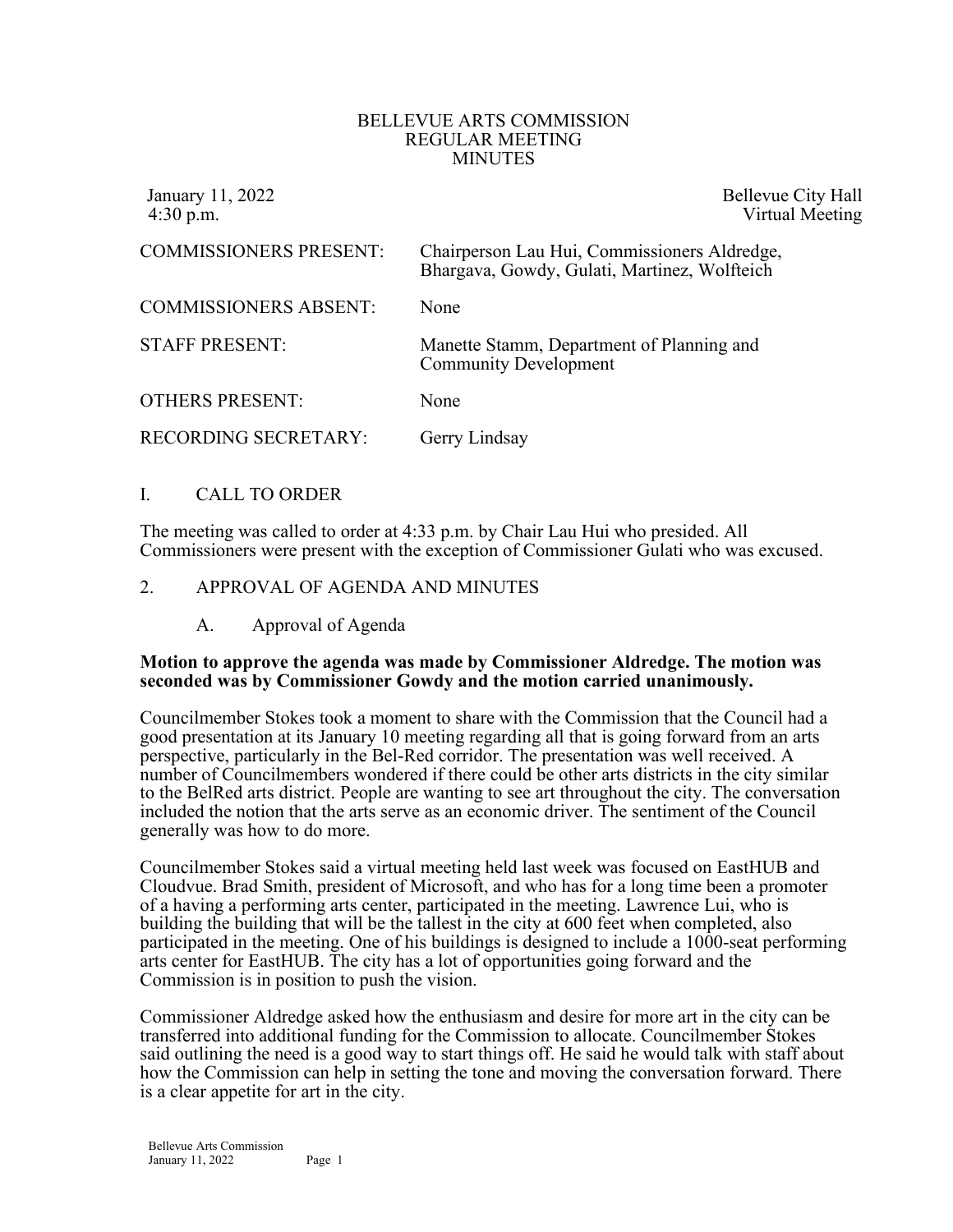B. Approval of Minutes

### **Motion to approve the December 7, 2021, minutes as submitted was made by Commissioner Wolfteich. The motion was seconded was by Commissioner Gowdy and the motion carried unanimously.**

3. ORAL COMMUNICATIONS – None

## 4. ACTION ITEMS AND DISCUSSION ITEMS

A. 121<sup>st</sup> Scramble Artwork Concept Design Update

Scott MacDonald, consultant with Ambergris Project, informed the Commissioners that artist Jill Anholt has been working on the BelRed streetscape plan since 2018. In addition to developing the public art chapter of the streetscape plan, her scope of work includes developing two preliminary concepts for works in BelRed. She developed a mobile artwork concept and the 121<sup>st</sup> scramble at Spring Boulevard directly to the north of the bridge over the 120<sup>th</sup> light rail station and across the street from the Meta property. The site will be a highly visible location and a landmark for the light rail station. The original concepts were shared with the Commission in August 2020 at which time the Commission voted to move forward with the project. Since then there have been meetings with descendants of Bellevue's Japanese community and the Snoqualmie tribe to look over the concept. Additional meetings with the Japanese community are planned, and the concept will be brought back to the Commission for approval.

Ms. Anholt said the 121<sup>st</sup> scramble area is in an interesting transition zone. It is truly a place where the past and the present converge, notably the historical Beltline and the current East Link light rail line. It is also where the natural landscape and human-made infrastructure come together. As rail lines are designed, it is necessary to employ a cut and fill technique to level out the topography. The concept also applies to cultural history in light of the fact that some cultures were forced to leave and others came into the area. The pre-concept drew from the archival topography and turned it into a three-dimensional topography representing the original cut and fill. The proposal included the use of different languages to communicate the concept of cut and fill that would speak to the different cultures, both those forced to leave and those that came in. At the time the concept was presented to the Commission, there was interest in speaking to the different cultures. There were also issues raised about the piece not being substantial enough. The Japanese-American group reviewed the concept and approved it.

Continuing, Ms. Anholt said the reception from the Snoqualmie tribe was very different. Their view was that the concept glorifies an engineering feat that manipulated and destroyed the land with which they had a deep connection. They further felt the concept implied that time began with the construction of the railroads. The tribe noted that the concept was traumatic in the way it points out the destruction of the land that was lost, particularly in light of the fact that indigenous peoples retain a connection to the land to this day. The tribe evoked the idea that they are still here and resilient in surviving and living on the land despite everything they have been through.

Ms. Anholt said the comments of the Snoqualmie tribe forced her to look more closely at her colonial lens in light of the project. She said she returned to the drawing board with an eye on being respective in developing something that would speak to the histories of all cultures. Prior to the coming of the railway, a vast forest ecosystem existed. That ecosystem was systematically destroyed by the colonial industry which saw nature as a resource to be used and exploited. The new focus is not on controlling and manipulating nature and natural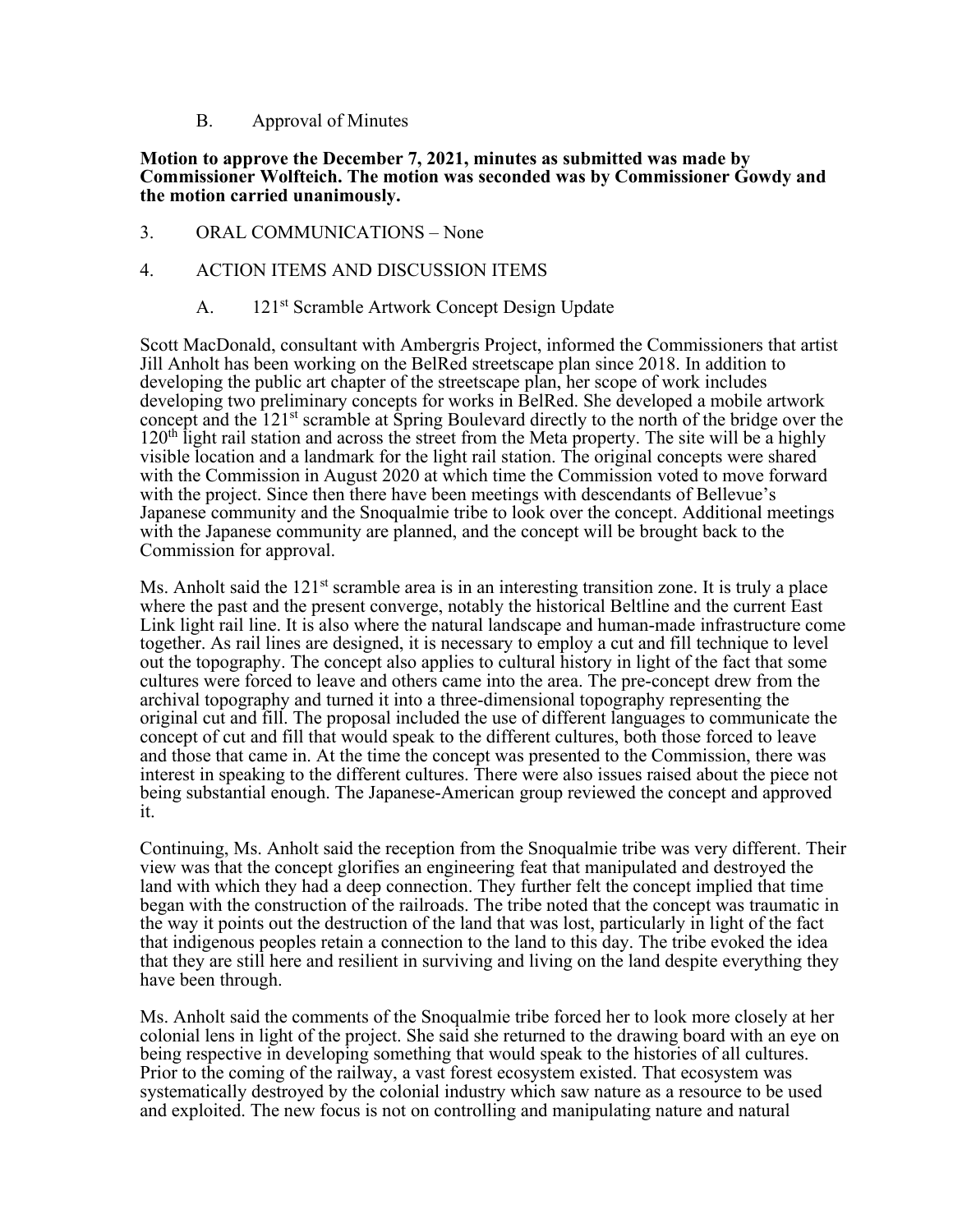resources but rather is on learning to reconcile manmade systems with natural ones. The networks that exist below ground in forests that allows for communications between the trees is very complex. The new concept builds on the fact that there are deep roots to the land and interconnect through time via memory and stories.

I-beams and rail tracks have been the predominant language of industry throughout the colonial history of the Pacific Northwest. The original concept looked at recycling rails to express the erased topography of the landscape and colonial idea of controlling nature. But rather than focusing on the industrial elements, the better idea is to focus on the endurance of nature and the notion of industry being the accommodating one.

A model was created that looked at I-beams or rail sections existing in different planes, each of which was tapered, allowing for a very sculptural quality. Ms. Anholt said her thinking turned to the forest landscape and the tree roots that the Japanese-Americans were left to remove from the land in order to farm it. The new concept is tentatively called *Understory*. It involves the idea of using Corten steel I-beams altered and manipulated to create an organic natural form that resembles tree roots hidden below the forest floor. In one form the roots appear to reach for each other and interconnect, celebrating the resilience of nature and its rich interconnection to all things. There are two circular elements at the apex of the sculpture that mark where tree trunks might have existed above ground level. One of the circles has a mirror polished stainless reflective surface below that places humans within the natural system instead of in opposition or control of it. The form also references the story of early Japanese- Americans that turned previously logged areas into farmland that they worked and live on until their incarceration in WWII. The other circle is left as a void through which roots from below extend beyond the circle to the sky, evoking the memory the tall trees that once stood on the site.

Corten steel is a brown-orange material that slowly develops a stable protective exterior layer of rust over time. The visible change in color over time as it is exposed to the natural environment reinforces the concept of change over time. Until it stabilizes, it will stain surfaces near it. The tapered forms create spaces for people to inhabit, and the idea is to allow the Corten steel to naturally stain the concept below, reinforcing the natural weathering and the effect of nature of the industrial forms. Spatially and sculpturally, the new design is more beautiful and compelling than the original concept.

Chair Lau Hui commented that the new design is very powerful. She said she appreciated the feedback from the Japanese-American community as well as the Snoqualmie tribe. The work is very moving. It is definitely an homage to the history of the past. She asked if in some way through the use of materials or otherwise the work could in some way connect to the future. Ms. Anholt said studies show that trees communicate underground through the interconnection of their roots and through mycelium. When one tree suffers, the other trees send help to it. The site is near the Facebook/Meta building and in a way the notion of interlocking and interconnecting in the sculpture speaks to society and the connections between each other locally and globally.

Commissioner Wolfteich asked if the Snoqualmie tribe offered any reflections on the new design. Ms. Anholt said they were very supportive and touched by the new design. They indicated appreciation for having had their concerns listened to and were very excited about the new concept.

Mr. MacDonald said making a connection with the tribe was a very meaningful process. He said Ms. Anholt was to be commended for responding positively to having had a curveball thrown at her. She thought deeply about the feedback and responded well.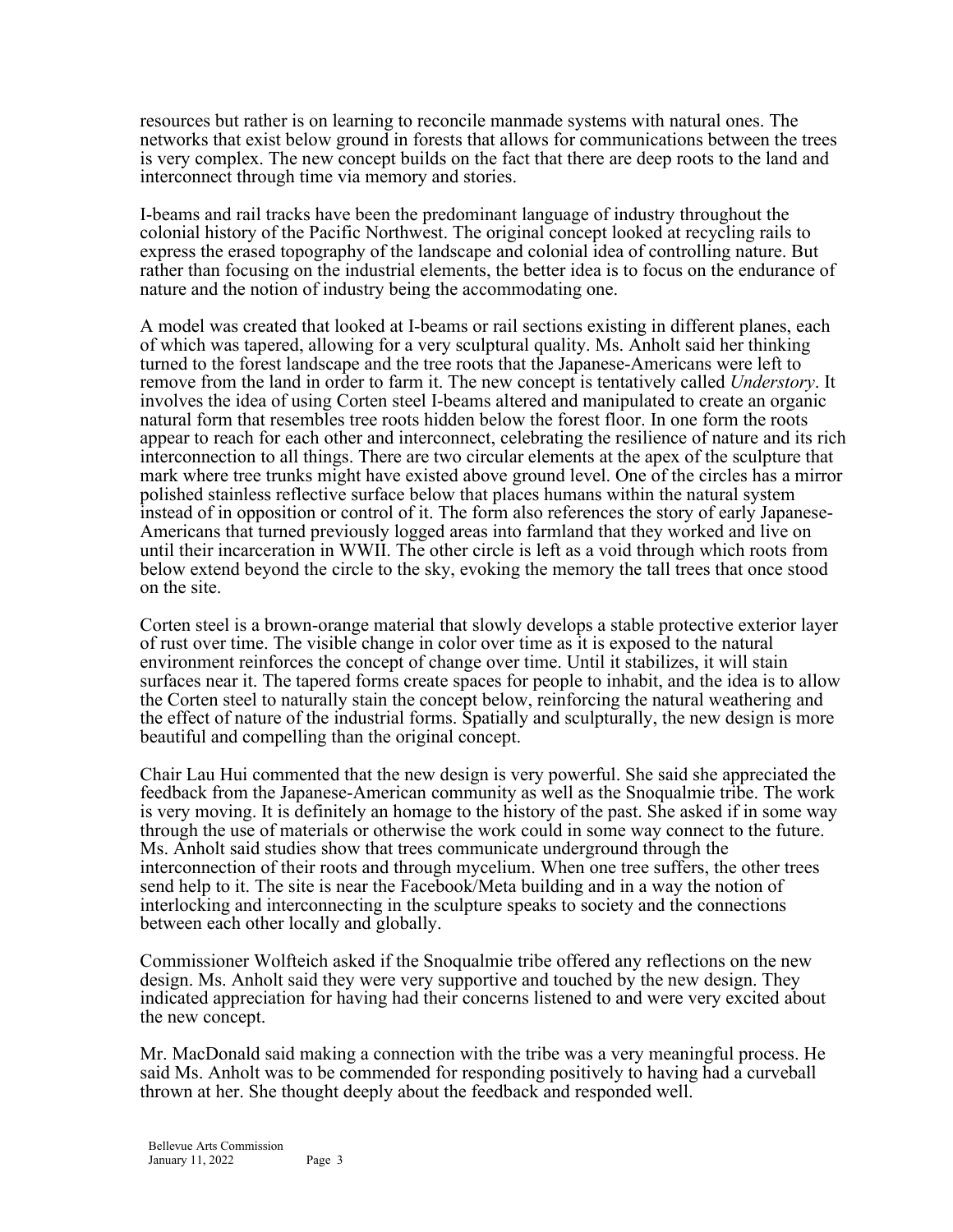Commissioner Wolfteich commented that people likely will have a tendency to lean against the work or otherwise touch it and be close to it. He asked if the Corten steel will leave a stain on clothes or hands. Mr. MacDonald said the staining from the material is very localized. Corten steel has been used in public spaces all over the world.

Commissioner Aldredge praised Ms. Anholt for bringing forward a much stronger piece. It is much more complex spatially and it has a beautiful story behind it. Importantly, it is very inclusive. It is wonderful no offense was taken from the feedback and in fact it lead to a much stronger artwork. She asked if there will be lighting associated with the piece that might help convey the future and networking. She added that the one negative aspect of the piece is the staining. Corten can stain significantly, especially in the Northwest climate and staining might be perceived as a defect. One option would be to not have concrete where the Corten touches the ground, allowing for vegetation or planting that would not show staining. Ms. Anholt said she had not yet looked at lighting for the work. She noted that the work of moving toward a final design will have to include the costs, and it is unclear if the budget will stretch far enough to include lighting. In terms of the staining on the ground plane, she allowed that people either love it or hate it. One way to deal with it would be to have a planted surface with low plants that take little or no maintenance, though it may require irrigation. She said she has used a bed of river rock or gravel with Corten that can be mixed up or changed.

Mr. MacDonald commented that lighting can get expensive where it is necessary to find and create connections to the electrical system. He said there is the possibility of bringing electricity to the location, or at a minimum laying conduit, as part of the street project. Irrigation could possibly also be brought to the site in the same way. Lighting and irrigation are both beyond the scope of what the budget for the sculpture will cover. In terms of the staining, he agreed that it could be perceived as a defect, but he added that he did not necessarily see that as negative. It could contribute to the conversation of how nature impacts the built environment, which is at the heart of the concept.

Commissioner Bhargava commended Ms. Anholt for the way in which she responded to the feedback and came up with another concept. She said she also was not a big fan of staining on the concrete and favored a more natural base through the use of river rock. She said one thing she particularly liked about the initial design concept was the inclusion of wording from different languages. She asked if something simple like greetings in different languages could be etched into the Corten as an homage to the fact that Bellevue has a wide mix of people and cultures. Ms. Anholt allowed that wording could possibly be addressed through the use of an art plaque accompanying the piece. She said the wording incorporated into the original concept are not as tied to the new concept.

Commissioner Gowdy said she liked the scale and movement of the piece. Those walking around it will see it from different angles. People will want to walk through it and be part of it. Having some kind of landscaping at the ground level will make walking through it more difficult and harder to maintain.

Chair Lau Hui commented that Corten is an expensive materials. She asked if some of the sculpture could be made of wood married to the Corten steel, representing the evolution of time and changing demographics. Ms. Anholt said more will be known about the cost of the Corten as the final design work progresses. She said her preference was to use Corten, adding that in her opinion the work should be of a single material to sculpturally tie it all together without creating divisions.

Commissioner Aldredge said powder coating could yield the look of Corten without the staining issue. That could also reduce the overall cost.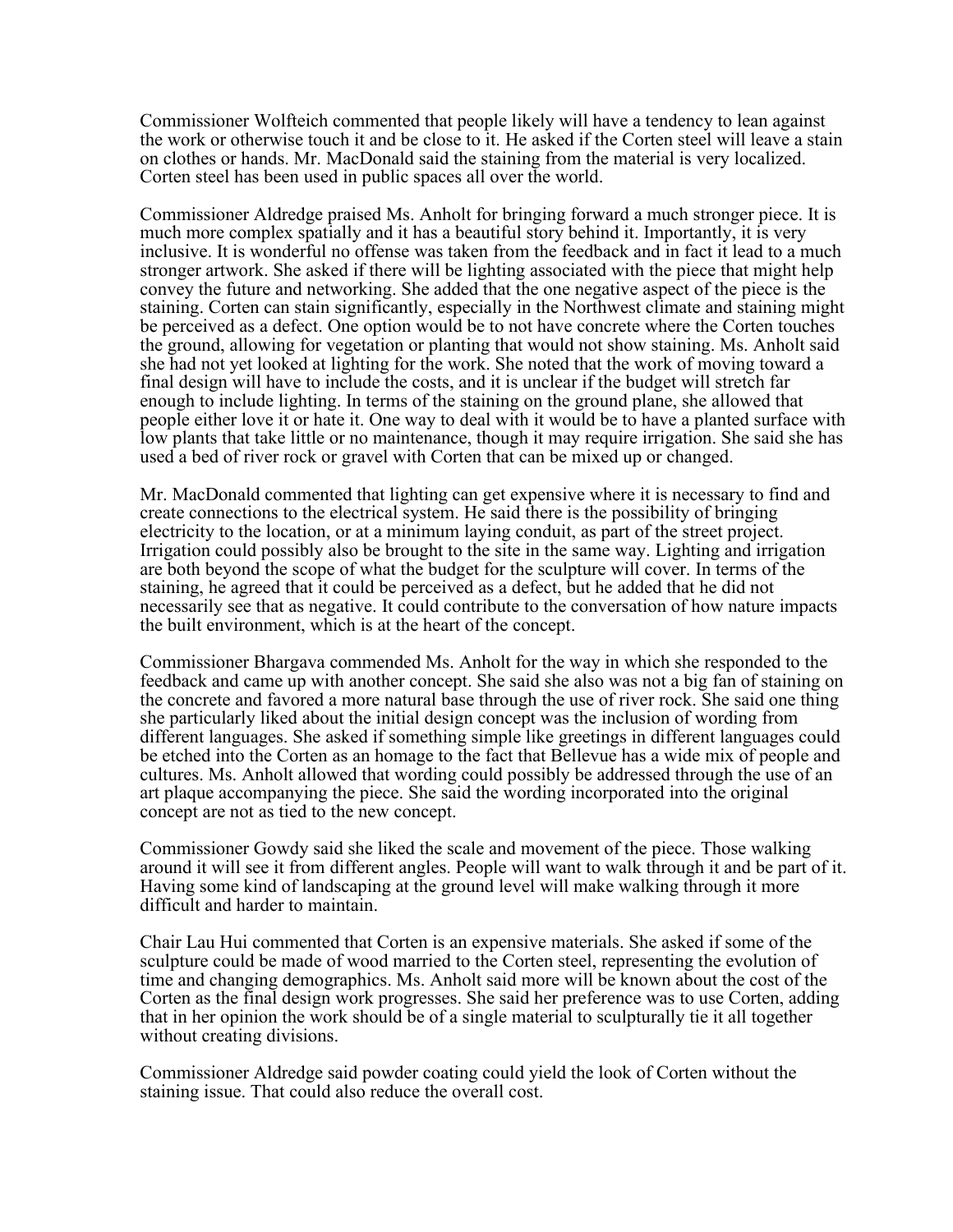Commissioner Wolfteich suggested the staining is not an overly complex issue to solve. What causes the staining is the runoff of water from the structure at its base. The issue could be solved by simply having a space border around the entry of the material into the concrete, keeping the runoff from being on the concrete around the base. That would dramatically reduce the staining.

Commissioner Martinez thanked Ms. Anholt for graciously taking community input and using it to rethink the design. She said everyone has their own view based on their experiences or the experiences of their communities. She said her family was able to come to the United States from Mexico because her grandfather was working on the railroad, and that in turn led to citizenship for the family. Not all communities feel the same way, however. It is refreshing to see an approach that seeks to find common ground.

Ms. Anholt thanked the Commissioners for their input.

B. 2022 Work Planning

Arts Community Manager Lorie Hoffman said the work plan is an outline of the things to come but she stressed that it is always subject to change as things come up. She said the work generally falls into six categories: the arts grants, the BelRed Arts District, Bellwether, public art, planning projects and the broad category of other. The work relative to the grants program will include the normal day to day administration of grant recipients, answering questions, moving through the contracting process, monitoring progress and assisting with in voicing and final payment. In the background, work will be undertaken to update the program guidelines for 2023 through an equity, diversity and inclusion lens while also keeping an eye with the ongoing pandemic.

Continuing, Ms. Hoffman said the work relative to the BelRed Arts District will see a lot of action in the coming year. The arts space market study will be launched in the first quarter, and work will progress on the public art projects at  $130<sup>th</sup>$  and Spring Boulevard and  $121<sup>st</sup>$  and Spring Boulevard. A mural pilot program for BelRed will be launched as well. Work to undertake the creation of a BelRed implementation plan will be spearheaded by Mr. MacDonald during the first quarter, and as that gets settled and finalized the focus will turn to launching a creative business association or stakeholder group to govern the arts district.

Bellwether 2021 was successful and the focus has turned to creating a best plan forward for moving the event forward. Mr. MacDonald will also be working on a Bellwether review and action plan that will seek to expand the work load for all partners and lessen the load on staff. Bellwether 2022 will be light, not unlike Bellwether 2020 in a move back toward the event's biennial roots. The 2022 iteration will have smaller-scale items and some social media takeovers, and possibly a workshop and market place. That will yield the time needed to make the transition to the community partner approach.

The plate of public art projects is fairly heavy for 2022. Installation of the Downtown Park project will begin. The Commission will receive continued updates on the  $130<sup>th</sup>$  sculpture and the  $121<sup>st</sup>$  sculpture. The donation of the George Tstuikawa piece by Jerry Lee will be wrapped up and possession of the work will be completed during the year. Staff will be putting out a call for the portable work collection buy as was done in 2020. Work on a new piece for the Crossroads neighborhood will begin, and work will begin on maintenance for the tiles in the Wilburton neighborhood and the creation of a few more tiles. The utility box wrap program will focus on the Downtown in 2022, and there will be some art associated with Fire Stations 5 and 10. In the background, there will be a lot of maintenance work undertaken during the year.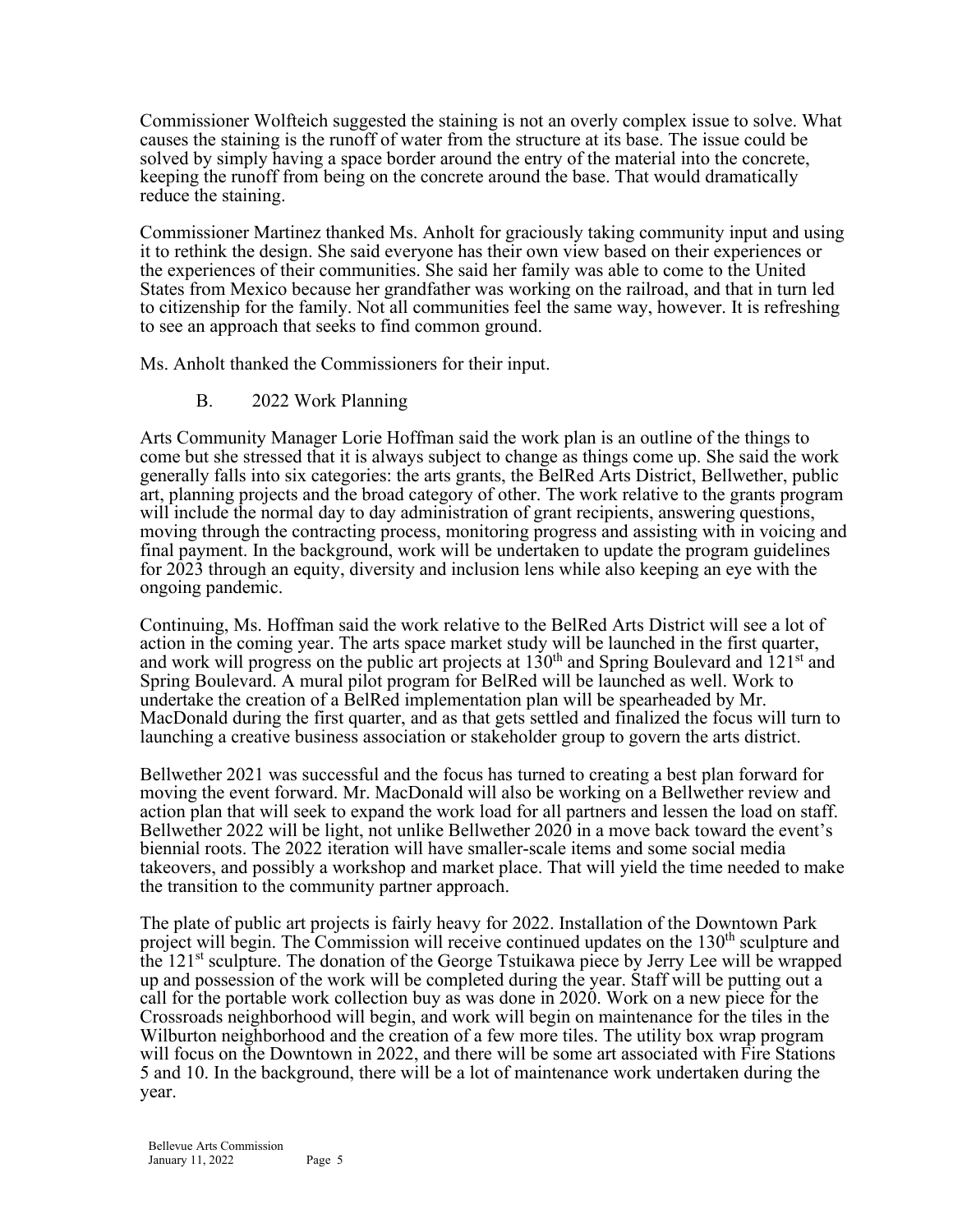On the planning side of things, work will progress with the economic development partners across the Eastside to launch Arts and Economics Prosperity VI, the keystone economics study conducted every five years.

Ms. Hoffman noted that staff will be looking at the public art policies to make sure they are fresh and valid. Staff will also continue to work as subject matter experts across city planning projects, and in providing support for the Japanese-American Cultural Legacy project around the  $8<sup>th</sup>$  Street bridge.

The other category includes all ongoing work with the Commission and with the arts community and partners across the city. New initiatives will be launched during the first quarter of the year, and throughout the year there will be a continued focus on caring for the city's collections. The Commission will be kept updated on a quarterly basis.

### C. Portable Artworks Call

Ms. Stamm noted that in 2020 the Commission looked at the work load and put out a call for portable art works. The budget was \$24,000, with each artist allowed to receive up to \$2400 for artwork. In all, 20 different pieces were purchased from 17 artists, and the works are still are display. Given that the pandemic is continuing and that not much has really changed, it was decided that another call for portable artworks should be issued, this time with a budget of \$38,000, with a limit of \$3800 per artist. There is additional money for framing and taxes. As proposed, only King County artists are eligible. The eligible works are 2D, 3D and electronic.

Ms. Stamm said the timeline for submitting applications is January 12 to March 11. A panel will be established to review the submittals and make funding recommendations, and the panel will meet in April. The recommendations of the panel will need to be approved by the full Commission, after which the artworks will be collected and presented at City Hall starting in May.

Commissioner Aldredge asked if the applicants will be required to be listed on the Eastside roster of artists. Ms. Stamm said all calls lately have included that requirement. She suggested not including the requirement might open the door a little wider to more artists.

Commissioner Aldredge suggested that if the artists are not going to be required to be on the Eastside artist roster, the call should be open to King, Pierce and Snohomish counties. A lot of artists are not living in Bellevue due to the high cost of housing and artist space.

Commissioner Wolfteich said Commissioner Aldredge's point was well taken. He agreed that as a result of the pandemic there likely has been a diffusion of artists outward to some of the less expensive areas.

Chair Lau Hui suggested requiring at least one of the purchased works be made by a Bellevue resident. Ms. Stamm said different ways were considered to gain participation by local artists. She added that over time the city's collection has grown significantly with works from Bellevue-based artists.

Commissioner Aldredge said the call could include the statement that work by local artists will be given weighted importance when evaluating the submittals. Ms. Stamm agreed that could be added to the selection criteria.

A motion to approve the call, with the addition of adding Snohomish and Pierce counties to the eligibility criteria, and the addition of a sentence to the selection criteria stating that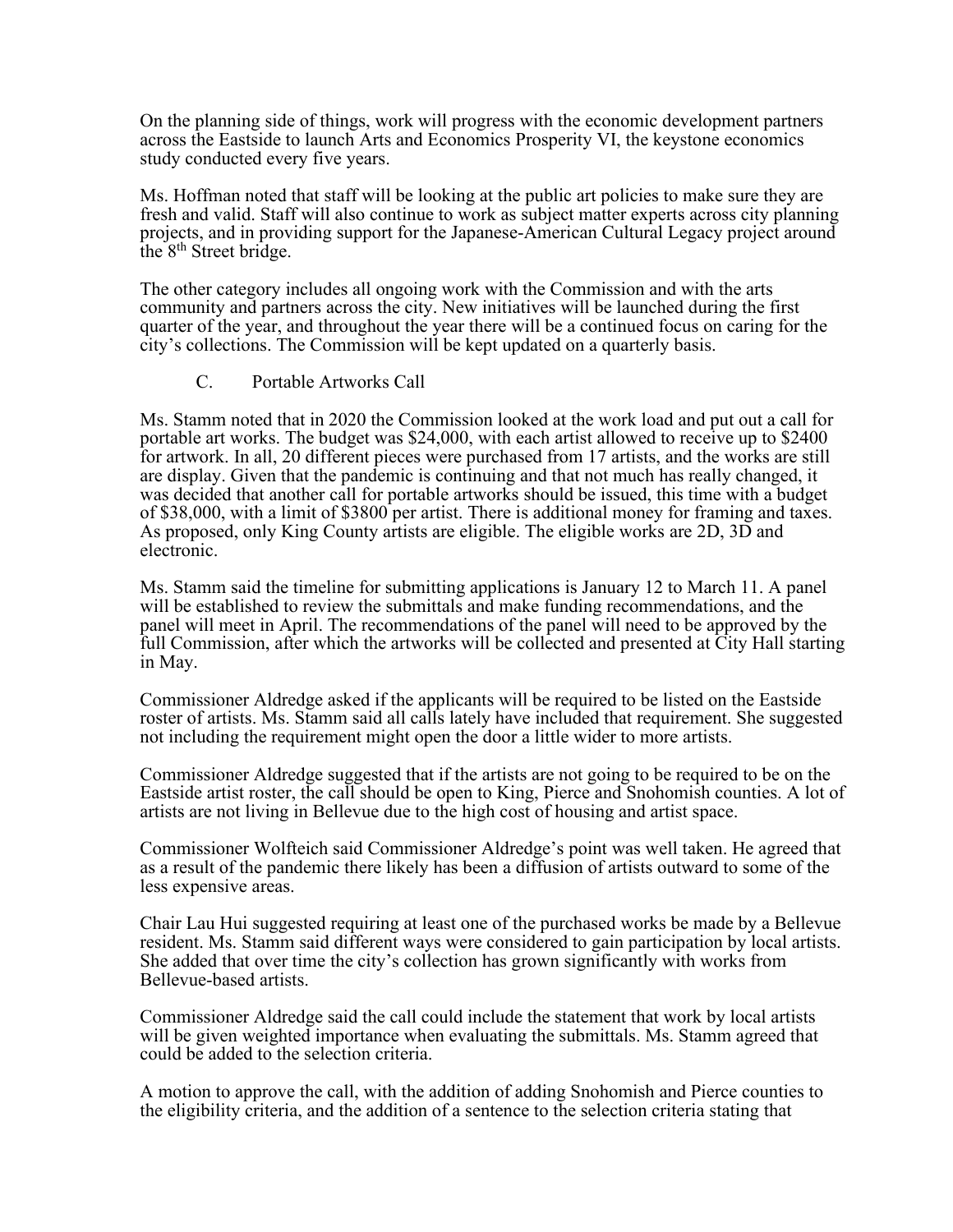Bellevue-based artists will be given additional weighted consideration by the panel, was made by Commissioner Aldredge. The motion was seconded by Commissioner Wolfteich and the motion carried unanimously.

# D. BelRed Mural Program

Ms. Stamm said the BelRed mural program pilot is something that has been under consideration for some time. She said she was excited to have the support of the Commission. Murals have been done in the past, including for Bellwether and other programs, but there is no specific program just for murals.

By way of background, Ms. Stamm allowed that the BelRed Arts District currently has a very low visibility in terms of artworks. Murals are a great way to show visible program for the district. Pretty much every arts district in the country has a few murals. While there are a few murals in BelRed, they are all private and/or business related. The pilot program is intended to raise awareness in the BelRed area and to support local artists. Murals are a relatively fast way to get art into the public realm. By seeking corporate sponsors, the pilot program would not cost the city much more than staff time. The Council mentioned its support for the mural program at its meeting on January 10.

As envisioned, the program would involve putting out three different calls: one for a traditional painted mural and one for a light-based projection mural, and one for local businesses and property owners interested in allowing murals on their walls. The murals would cover up to 2000 square feet of walls in the BelRed area. As drafted, only King County artists would be eligible but that could be broadened.

The timeline includes publishing the calls on February 2 and closing the application period on March 9. A panel would be seated to review the artists qualification and make a recommendation to the Commission. The selected artists would then work to finalize their designs for final approval by the Commission in June. Wall preparation and installation would run from July through September. A review and evaluation of the pilot program would follow in the last quarter of the year before deciding whether or not to continue the program in 2023.

Commissioner Gowdy asked how many walls might be available. Ms. Stamm said there are a lot of different factors involved, including how open business and property owners are and the lifespan of the building. There is a lot of wall space in BelRed, including on new buildings, and some property owners are known to be interested.

Ms. Hoffman stressed that not all of the murals will be the same size. The budget for the program is \$135,000, with at least \$90,000 of the total coming from private sponsors.

Chair Lau Hui asked if the budget includes the design work and materials. Ms. Stamm said the artist would be paid \$25 per square foot to cover both their time and materials. Any wall prep required would be covered by the city. Chair Lau Hui suggested checking in with 4Culture about mural costs.

Commissioner Aldredge asked about limiting the call to King County artists. Ms. Stamm said she was not sure there were enough muralist artists on the Eastside roster to limit the call to just the roster. She said the call could be opened to the King, Snohomish and Pierce county areas, but just within King County there are a number of mural artists that might be interested. Commissioner Aldredge said she was interested in moving beyond just the tried and true in search of new talent, which argues for opening the call to a larger geographic area. She suggested also giving some additional weight to Bellevue-based artists, or at least to artists